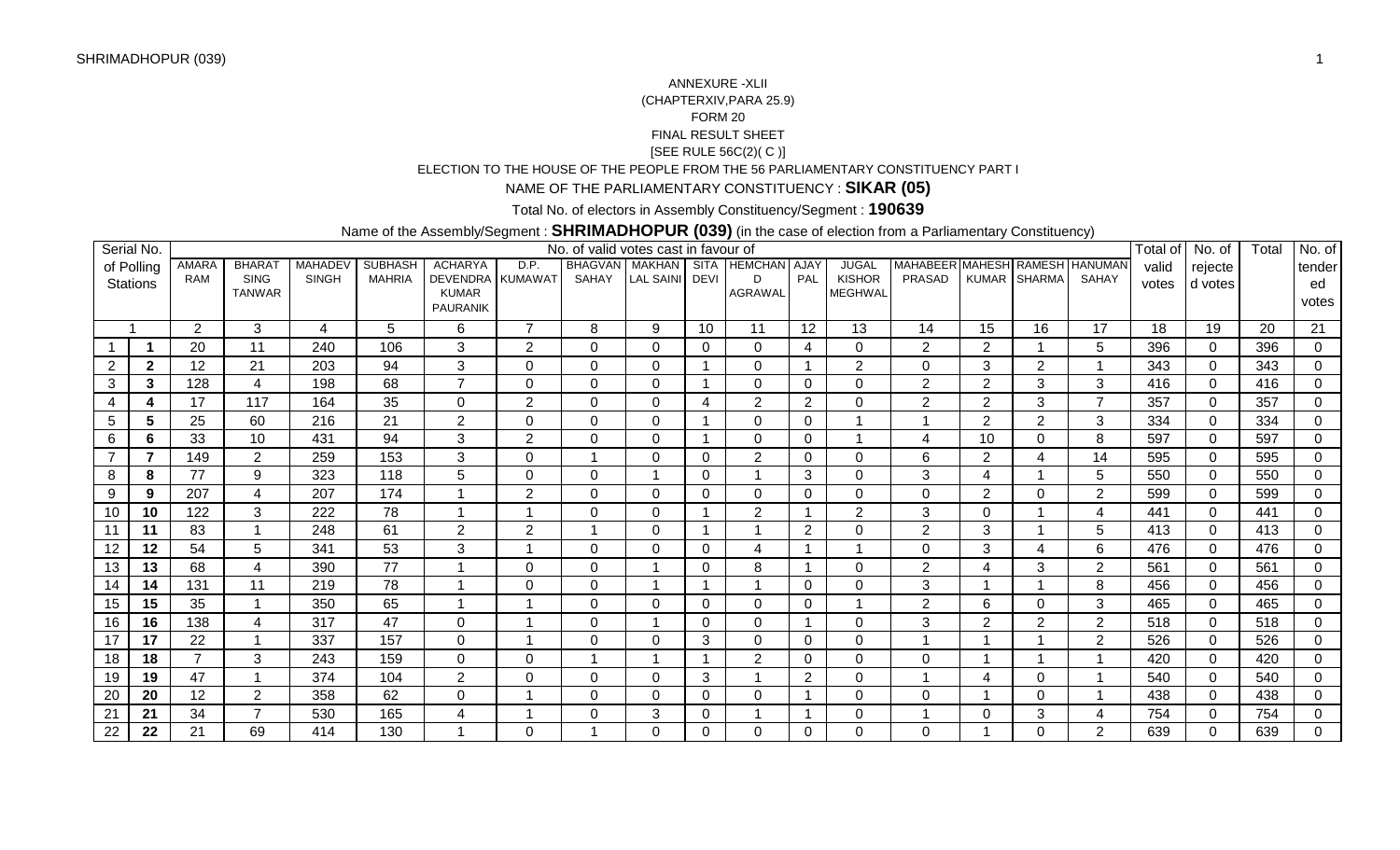|                 | Serial No.      |                |                              |                |                |                                 |                  | No. of valid votes cast in favour of |                         |                         |                     |                 |                                 |                                |                |                         |                | Total of | No. of         | Total | No. of         |
|-----------------|-----------------|----------------|------------------------------|----------------|----------------|---------------------------------|------------------|--------------------------------------|-------------------------|-------------------------|---------------------|-----------------|---------------------------------|--------------------------------|----------------|-------------------------|----------------|----------|----------------|-------|----------------|
|                 | of Polling      | <b>AMARA</b>   | <b>BHARA</b>                 | <b>MAHADE\</b> | <b>SUBHASH</b> | <b>ACHARYA</b>                  | D.P.             | <b>BHAGVAN</b>                       | <b>MAKHAN</b>           |                         | SITA HEMCHAN AJAY   |                 | <b>JUGAL</b>                    | MAHABEER MAHESH RAMESH HANUMAN |                |                         |                | valid    | rejecte        |       | tender         |
|                 | <b>Stations</b> | <b>RAM</b>     | <b>SING</b><br><b>TANWAR</b> | <b>SINGH</b>   | <b>MAHRIA</b>  | <b>DEVENDRA</b><br><b>KUMAR</b> | <b>KUMAWAT</b>   | <b>SAHAY</b>                         | <b>LAL SAINI</b>        | DEVI                    | D<br><b>AGRAWAL</b> | PAL             | <b>KISHOR</b><br><b>MEGHWAL</b> | <b>PRASAD</b>                  |                | KUMAR SHARMA            | <b>SAHAY</b>   | votes    | d votes        |       | ed             |
|                 |                 |                |                              |                |                | PAURANIK                        |                  |                                      |                         |                         |                     |                 |                                 |                                |                |                         |                |          |                |       | votes          |
|                 |                 | 2              | 3                            | 4              | 5              | 6                               | $\overline{7}$   | 8                                    | 9                       | 10                      | 11                  | 12              | 13                              | 14                             | 15             | 16                      | 17             | 18       | 19             | 20    | 21             |
| 23              | 23              | 18             | $\overline{4}$               | 301            | 79             | $\overline{2}$                  | $\mathbf 0$      | $\mathbf{1}$                         | $\mathbf 0$             | 23                      | $\mathbf 1$         | $\overline{4}$  | $\mathbf 1$                     | $\overline{2}$                 | 4              | $\overline{2}$          | $\overline{4}$ | 446      | $\mathbf 0$    | 446   | $\overline{0}$ |
| 24              | 24              | 11             | 3                            | 224            | 160            | $\overline{2}$                  | $\pmb{0}$        | $\mathbf{1}$                         | $\overline{\mathbf{1}}$ | $\overline{1}$          | $\overline{0}$      | $\overline{2}$  | $\mathbf 0$                     | $\overline{1}$                 | $\overline{1}$ | $\Omega$                | $\mathbf 0$    | 407      | $\overline{0}$ | 407   | $\mathbf 0$    |
| $\overline{25}$ | 25              | $\,6\,$        | $\overline{1}$               | 215            | 108            | 1                               | $\mathbf{1}$     | $\mathbf 1$                          | $\Omega$                | 0                       | $\Omega$            | 3               | $\mathbf{3}$                    | $\,8\,$                        | 8              | 3                       | $\overline{2}$ | 360      | $\overline{0}$ | 360   | 0              |
| $\overline{26}$ | 26              | $\mathfrak{S}$ | 3                            | 217            | 187            | 4                               | $\pmb{0}$        | $\mathbf 0$                          | $\mathbf 0$             | 0                       | 1                   | $\overline{0}$  | $\mathbf 0$                     | 3                              | $\overline{2}$ | 0                       | $\mathbf 0$    | 420      | $\mathbf 0$    | 420   | $\mathbf 0$    |
| $\overline{27}$ | 27              | 15             | 18                           | 384            | 89             | 4                               | $\mathbf 0$      | $\overline{0}$                       | $\Omega$                | $\overline{2}$          | $\Omega$            | 2               | $\mathbf 0$                     |                                | $\overline{2}$ | $\overline{\mathbf{1}}$ | 5              | 523      | $\overline{0}$ | 523   | $\overline{0}$ |
| $\overline{28}$ | 28              | $\mathbf{3}$   | $\overline{4}$               | 448            | 100            | 4                               | $\mathbf 0$      | $\mathbf 0$                          | $\mathbf 0$             | 1                       | $\mathbf 0$         | 3               |                                 | $\overline{2}$                 | 6              | -1                      | $\mathbf{1}$   | 574      | $\overline{0}$ | 574   | $\mathbf 0$    |
| 29              | 29              | 5              | $\mathbf 0$                  | 233            | 170            | 3                               | $\mathbf 0$      | $\overline{0}$                       | $\mathbf 0$             | $\mathbf 0$             | $\mathbf 0$         | $\mathbf{1}$    | $\mathbf{0}$                    | $\mathbf 0$                    | $\overline{1}$ | $\mathbf 0$             | $\mathbf{1}$   | 414      | $\Omega$       | 414   | $\mathbf 0$    |
| 30              | 30              | 9              | $\overline{2}$               | 267            | 340            | 5                               | $\mathbf 0$      | $\mathbf 0$                          | 0                       | $\overline{2}$          | 0                   | $\mathbf 0$     | 1                               | 3                              | 8              | -1                      | $\mathbf{1}$   | 639      | $\Omega$       | 639   | 0              |
| 31              | 31              | 10             | 8                            | 292            | 207            | 3                               | $\overline{2}$   | $\mathbf 0$                          | $\overline{\mathbf{1}}$ | $\overline{\mathbf{1}}$ | $\overline{0}$      | $\overline{2}$  | $\overline{2}$                  | 0                              | $\overline{1}$ | $\overline{1}$          | $\mathbf 0$    | 530      | $\Omega$       | 530   | $\mathbf 0$    |
| 32              | 32              | 17             | 10                           | 353            | 114            | $\overline{0}$                  | $\mathbf 0$      | $\overline{0}$                       | $\overline{\mathbf{1}}$ | $\mathbf{0}$            | $\mathbf 0$         | $\overline{2}$  | $\overline{2}$                  | $\mathbf 0$                    | $\Omega$       | $\Omega$                | $\mathbf{1}$   | 500      | $\overline{0}$ | 500   | $\overline{0}$ |
| 33              | 33              | 17             | $\mathbf 0$                  | 365            | 163            | $\overline{4}$                  | $\mathbf 0$      | $\mathbf{1}$                         | $\mathbf 0$             | 2                       | $\overline{2}$      | $5\phantom{.0}$ | $\overline{0}$                  | $\overline{2}$                 | $\overline{4}$ | 3                       | $\overline{4}$ | 572      | $\overline{0}$ | 572   | $\mathbf 0$    |
| $\overline{34}$ | 34              | 22             | 3                            | 334            | 214            | 1                               | $\mathbf 0$      | $\overline{0}$                       | $\Omega$                | -1                      | -1                  | $\mathbf 0$     | $\overline{0}$                  | $\mathbf{0}$                   | $\overline{7}$ | 2                       | $\mathbf{1}$   | 586      | $\overline{0}$ | 586   | $\overline{0}$ |
| 35              | 35              | $\overline{5}$ | $\mathbf{0}$                 | 332            | 174            | $\overline{2}$                  | $\mathbf 0$      | $\mathbf 0$                          | $\mathbf 0$             | -1                      | $\overline{1}$      | $\overline{4}$  | $\overline{0}$                  | $\overline{2}$                 | 1              | $\overline{\mathbf{1}}$ | $\mathbf{0}$   | 523      | $\overline{0}$ | 523   | $\mathbf 0$    |
| 36              | 36              | 49             | $5\phantom{.0}$              | 370            | 76             | $\overline{4}$                  | $\overline{2}$   | $\overline{0}$                       | $\mathbf 0$             | $\overline{0}$          | $\overline{2}$      | $\overline{2}$  | $\overline{1}$                  | $\mathbf{0}$                   | 5              | $\overline{4}$          | $\mathbf{1}$   | 521      | $\overline{0}$ | 521   | $\overline{0}$ |
| $\overline{37}$ | 37              | 103            | $6\phantom{1}$               | 438            | 171            | $\overline{2}$                  | $\overline{1}$   | $\overline{2}$                       | $\mathbf 0$             | 0                       | $\overline{1}$      | $\mathbf{1}$    | 3                               | $\overline{7}$                 | 10             | $\overline{2}$          | 5              | 752      | $\mathbf 0$    | 752   | $\mathbf 0$    |
| 38              | 38              | 11             | 24                           | 261            | 82             | $\pmb{0}$                       | $\mathbf 0$      | $\mathbf 0$                          | $\mathbf 0$             | 2                       | $\mathbf 0$         | 3               | $\overline{1}$                  | $\overline{2}$                 | $\overline{2}$ | $\overline{2}$          | 3              | 393      | $\mathbf 0$    | 393   | $\mathbf 0$    |
| 39              | 39              | 54             | 18                           | 186            | 82             | $\overline{2}$                  | $\mathbf 0$      | $\mathbf 0$                          | $\Omega$                | $\mathbf{0}$            | $\mathbf 1$         | $\mathbf{1}$    | $\overline{2}$                  | $\mathbf 0$                    | $\overline{7}$ | 3                       | $\overline{7}$ | 363      | $\mathbf 0$    | 363   | $\Omega$       |
| 40              | 40              | $\overline{2}$ | 67                           | 141            | 82             | $\mathbf 0$                     | $\mathbf 0$      | $\mathbf 0$                          | $\overline{\mathbf{1}}$ | $\mathbf 0$             | $\overline{0}$      | $\mathbf{1}$    | $\mathbf 0$                     | $\overline{1}$                 | $\overline{1}$ | $\overline{\mathbf{1}}$ | $\mathbf{1}$   | 298      | $\overline{0}$ | 298   | $\mathbf 0$    |
| 41              | 41              | 8              | 151                          | 104            | 160            | 5                               | $\boldsymbol{0}$ | $\mathbf 0$                          | $\Omega$                | $\overline{1}$          | $\mathbf 0$         | $\mathbf 0$     | $\mathbf{0}$                    | $\mathbf 0$                    | $\overline{1}$ | $\overline{\mathbf{1}}$ | $\sqrt{3}$     | 434      | $\overline{0}$ | 434   | $\mathbf 0$    |
| 42              | 42              | 152            | $\overline{2}$               | 147            | 42             | 1                               | $\mathbf 0$      | $\mathbf 0$                          | $\Omega$                | $\mathbf 0$             | -1                  | 3               | $\mathbf{0}$                    | $\mathbf 0$                    | $\Omega$       | 5                       | 14             | 367      | $\Omega$       | 367   | $\mathbf{0}$   |
| 43              | 43              | 12             | $\overline{4}$               | 281            | 39             | $\pmb{0}$                       | $\mathbf 0$      | $\mathbf 0$                          | $\mathbf 0$             | -1                      | $\mathbf 0$         | $\mathbf{1}$    | $\mathbf 0$                     |                                | $\overline{4}$ | $\overline{\mathbf{1}}$ | $\overline{2}$ | 346      | $\overline{0}$ | 346   | $\mathbf 0$    |
| 44              | 44              | 42             |                              | 469            | 61             | $\mathbf 1$                     | $\mathbf 0$      | $\mathbf 0$                          | -1                      | $\mathbf{0}$            | 0                   | $\mathbf 0$     |                                 |                                | $\overline{2}$ | $\Omega$                | $\mathbf{1}$   | 580      | $\mathbf{0}$   | 580   | 0              |
| 45              | 45              | 36             |                              | 114            | 89             | 3                               | $\pmb{0}$        | $\mathbf 0$                          | $\overline{\mathbf{1}}$ | -1                      | 3                   | $\overline{0}$  | $\mathbf 0$                     | $\mathbf 0$                    | $\overline{2}$ | -1                      | $\mathbf{1}$   | 252      | $\overline{0}$ | 252   | $\mathbf 0$    |
| 46              | 46              | 130            | 57                           | 332            | 202            | 9                               | $\overline{1}$   | $\mathbf 0$                          | -1                      | -1                      | 4                   | $\Omega$        | 4                               | 3                              | 15             | 8                       | 10             | 777      | $\mathbf{0}$   | 777   | 0              |
| 47              | 47              | 67             | $\overline{4}$               | 109            | 194            | 5                               | $\mathbf 0$      | $\mathbf 0$                          | -1                      | $\mathbf 0$             | $\overline{0}$      | $\overline{2}$  |                                 | $\overline{4}$                 | 3              | $\overline{2}$          | $\mathbf{3}$   | 395      | $\overline{0}$ | 395   | $\mathbf 0$    |
| 48              | 48              | 77             | 37                           | 152            | 114            | 4                               | $\pmb{0}$        | $\mathbf{1}$                         | -1                      | $\overline{2}$          | $\overline{2}$      | $\mathbf{1}$    | $\overline{2}$                  | $5\phantom{.0}$                | 6              | $\overline{\mathbf{1}}$ | $\overline{2}$ | 407      | $\mathbf{0}$   | 407   | $\mathbf 0$    |
| 49              | 49              | 261            | 3                            | 230            | 193            | 6                               | $\mathbf 0$      | $\mathbf{1}$                         | $\overline{2}$          | 2                       | $\overline{2}$      | $\overline{2}$  | $\overline{1}$                  | 3                              | 6              | $\overline{2}$          | $\overline{4}$ | 718      | $\overline{0}$ | 718   | $\mathbf 0$    |
| 50              | 50              | 139            | $\mathbf 0$                  | 85             | 77             | $\mathbf 0$                     | $\mathbf 0$      | $\mathbf 0$                          | 0                       | 0                       | $\mathbf 0$         | $\overline{2}$  | $\mathbf 0$                     | $\overline{1}$                 | -1             | $\overline{\mathbf{1}}$ | $\overline{2}$ | 308      | $\overline{0}$ | 308   | $\mathbf 0$    |
| 51              | 51              | 247            | 3                            | 30             | 101            | 1                               | $\pmb{0}$        | $\mathbf 0$                          | $\Omega$                | 0                       | $\Omega$            | $\Omega$        | $\mathbf 0$                     | $\mathbf 0$                    | $\overline{1}$ | -1                      | 5              | 389      | $\overline{0}$ | 389   | 0              |
| 52              | 52              | $\overline{4}$ | 14                           | 142            | 60             | 3                               | $\mathbf 0$      | $\mathbf 0$                          | 0                       | 0                       |                     | $\overline{1}$  | $\mathbf 0$                     |                                | 3              | -1                      | 3              | 233      | $\mathbf 0$    | 233   | $\mathbf 0$    |
| 53              | 53              | 24             | 37                           | 280            | 89             |                                 | $\mathbf{0}$     | $\overline{0}$                       | $\Omega$                | 1                       | 0                   | $\overline{2}$  |                                 | $\overline{0}$                 |                | $\overline{2}$          | $\overline{0}$ | 438      | $\overline{0}$ | 438   | $\mathbf 0$    |

## SHRIMADHOPUR (039)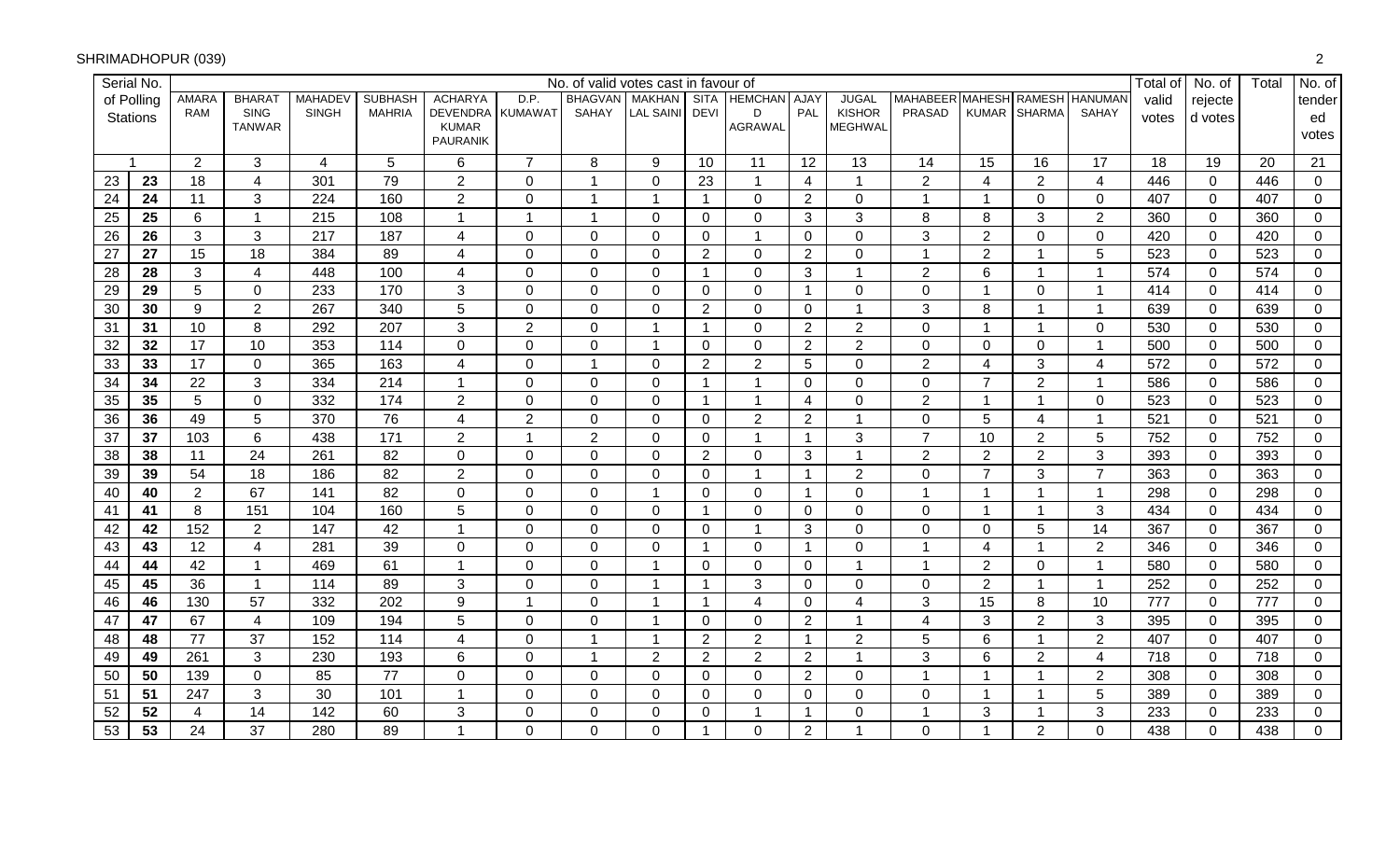|                 | Serial No.      |                 |                              |                |                |                                    |                | No. of valid votes cast in favour of |                  |                |                   |                |                                 |                 |                         |                |                 | Total of | No. of      | Total | No. of         |
|-----------------|-----------------|-----------------|------------------------------|----------------|----------------|------------------------------------|----------------|--------------------------------------|------------------|----------------|-------------------|----------------|---------------------------------|-----------------|-------------------------|----------------|-----------------|----------|-------------|-------|----------------|
|                 | of Polling      | <b>AMARA</b>    | BHARA <sub>1</sub>           | <b>MAHADEV</b> | <b>SUBHASH</b> | <b>ACHARYA</b>                     | D.P.           | <b>BHAGVAN</b>                       | <b>MAKHAN</b>    |                | SITA HEMCHAN AJAY |                | <b>JUGAL</b>                    | <b>MAHABEER</b> | <b>MAHESH</b>           | <b>RAMESH</b>  | <b>HANUMAN</b>  | valid    | rejecte     |       | tender         |
|                 | <b>Stations</b> | <b>RAM</b>      | <b>SING</b><br><b>TANWAR</b> | <b>SINGH</b>   | <b>MAHRIA</b>  | DEVENDRA I KUMAWAT<br><b>KUMAR</b> |                | <b>SAHAY</b>                         | <b>LAL SAINI</b> | <b>DEVI</b>    | D<br>AGRAWAL      | PAL            | <b>KISHOR</b><br><b>MEGHWAL</b> | <b>PRASAD</b>   | <b>KUMAR</b>            | <b>SHARMA</b>  | SAHAY           | votes    | d votes     |       | ed             |
|                 |                 |                 |                              |                |                | <b>PAURANIK</b>                    |                |                                      |                  |                |                   |                |                                 |                 |                         |                |                 |          |             |       | votes          |
|                 |                 | 2               | 3                            | 4              | 5              | 6                                  | $\overline{7}$ | 8                                    | 9                | 10             | 11                | 12             | 13                              | 14              | 15                      | 16             | 17              | 18       | 19          | 20    | 21             |
| 54              | 54              | 179             | 6                            | 212            | 35             | 3                                  | $\mathbf 0$    | $\mathbf{1}$                         | -1               | $\overline{0}$ | $\mathbf 0$       | $\mathbf{1}$   | 0                               | 3               | $\overline{7}$          | 4              | $\overline{7}$  | 459      | $\mathbf 0$ | 459   | $\overline{0}$ |
| 55              | 55              | 60              | $\mathbf 0$                  | 386            | 39             | $\mathbf 0$                        | $\mathbf 0$    | $\pmb{0}$                            | $\Omega$         | $\mathbf 0$    | $\mathbf 0$       | $\mathbf 0$    | 0                               | 0               | $\overline{1}$          | $\overline{1}$ | $\mathbf 0$     | 487      | $\mathbf 0$ | 487   | $\mathbf 0$    |
| 56              | 56              | 202             | 8                            | 273            | 28             | $\overline{2}$                     | $\overline{1}$ | $\mathbf 0$                          | $\Omega$         | $\overline{2}$ | 0                 | $\mathbf 0$    | 1                               | 3               | 13                      | $\overline{1}$ | 10              | 544      | $\mathbf 0$ | 544   | 0              |
| 57              | 57              | 55              | 60                           | 224            | 86             | $\overline{2}$                     | $\overline{2}$ | $\pmb{0}$                            | 1                | 5              | $\mathbf 0$       | $\overline{2}$ | $\overline{2}$                  | 3               | $\overline{2}$          | 4              | 5               | 453      | $\mathbf 0$ | 453   | $\mathbf 0$    |
| 58              | 58              | 70              | 5                            | 267            | 91             | 3                                  | $\overline{1}$ | 3                                    |                  | $\overline{2}$ |                   | $\overline{1}$ | 0                               | 1               | 9                       | $\overline{1}$ | 8               | 464      | $\mathbf 0$ | 464   | $\mathbf 0$    |
| 59              | 59              | $6\phantom{1}$  | $\overline{7}$               | 159            | 67             | $\overline{1}$                     | $\pmb{0}$      | $\pmb{0}$                            | 1                | $\overline{0}$ | $\mathbf 0$       | $\mathbf 1$    | $\overline{2}$                  | 3               | $\overline{4}$          | 3              | 3               | 257      | $\mathbf 0$ | 257   | $\mathbf 0$    |
| 60              | 60              | 36              | $\overline{7}$               | 275            | 95             | $\sqrt{3}$                         | $\mathbf 0$    | $\mathbf 0$                          | -1               | $\overline{2}$ | $\overline{7}$    | 2              | 1                               | 1               | 5                       | $\overline{1}$ | $\overline{0}$  | 436      | $\mathbf 0$ | 436   | $\mathbf 0$    |
| 61              | 61              | $\overline{4}$  | 3                            | 127            | 51             | $\overline{1}$                     | $\pmb{0}$      | $\pmb{0}$                            | $\Omega$         | $\Omega$       | 1                 | $\mathbf{1}$   | 0                               | 1               | $\overline{2}$          | $\Omega$       | $\mathbf 0$     | 191      | $\mathbf 0$ | 191   | 0              |
| 62              | 62              | 5               | $\overline{2}$               | 163            | 99             | $\mathbf{1}$                       | 6              | $\pmb{0}$                            | $\mathbf 1$      | $\overline{0}$ | 0                 | $\overline{2}$ | 1                               | 0               | 6                       | $\mathbf 0$    | $\mathbf 0$     | 286      | $\mathbf 0$ | 286   | $\mathbf 0$    |
| 63              | 63              | 33              | 4                            | 144            | 150            | $\overline{2}$                     | $\overline{1}$ | $\mathbf 0$                          | $\overline{2}$   | $\mathbf 1$    | $\mathbf 0$       | $\mathbf 0$    | 0                               | 1               | $\overline{2}$          | $\overline{2}$ | $\overline{7}$  | 349      | $\mathbf 0$ | 349   | $\mathbf 0$    |
| 64              | 64              | 116             | $5\phantom{.0}$              | 287            | 98             | $\overline{2}$                     | $\overline{1}$ | $\mathbf 0$                          | $\overline{0}$   | $\overline{2}$ |                   | 3              | 1                               | 3               | $\mathbf 0$             | $\mathbf 1$    | 8               | 528      | $\mathbf 0$ | 528   | $\mathbf 0$    |
| 65              | 65              | 23              | $\overline{4}$               | 331            | 150            | $\overline{1}$                     | $\overline{1}$ | $\mathbf 0$                          | $\overline{1}$   | $\overline{1}$ |                   | 5              | 0                               | 1               | 3                       | $\Omega$       | 3               | 525      | $\mathbf 0$ | 525   | $\mathbf 0$    |
| 66              | 66              | 19              | 3                            | 431            | 167            | $\overline{\mathbf{4}}$            | $\overline{1}$ | $\mathbf 0$                          | $\overline{0}$   | $\mathbf{1}$   | 3                 | $\overline{1}$ | 0                               | 6               | 6                       | $\mathbf{1}$   | $\overline{1}$  | 644      | $\mathbf 0$ | 644   | $\mathbf 0$    |
| 67              | 67              | 18              | 3                            | 287            | 46             | 3                                  | $\overline{1}$ | $\pmb{0}$                            | $\Omega$         | $\overline{0}$ | $\mathbf 0$       | $\mathbf{1}$   | 0                               | 1               | 3                       | $\overline{2}$ | $\overline{2}$  | 367      | $\mathbf 0$ | 367   | $\mathbf 0$    |
| 68              | 68              | 13              | $\overline{2}$               | 217            | 183            | $\mathbf{1}$                       | $\mathbf 0$    | $\mathbf 0$                          | $\overline{0}$   | 0              | $\mathbf 0$       | $\overline{2}$ | 0                               | $\overline{2}$  | 4                       | $\overline{1}$ | 3               | 428      | $\mathbf 0$ | 428   | 0              |
| 69              | 69              | 23              | 24                           | 218            | 134            | $\mathbf{1}$                       | $\overline{1}$ | $\mathbf{1}$                         | -1               | $\mathbf 0$    | $\mathbf 0$       | $\overline{2}$ | $\mathbf{1}$                    | $\overline{2}$  | $\overline{\mathbf{4}}$ | $\overline{1}$ | $\mathbf 0$     | 413      | $\mathbf 0$ | 413   | $\mathbf 0$    |
| 70              | 70              | 27              | $\mathbf 0$                  | 259            | 194            | $\overline{2}$                     | $\mathbf 0$    | $\mathbf 0$                          | 1                | $\Omega$       | $\mathbf 0$       | $\mathbf{1}$   | $\overline{7}$                  | 5               | 3                       | $\overline{0}$ | $\overline{1}$  | 500      | $\mathbf 0$ | 500   | 0              |
| $\overline{71}$ | 71              | 97              | 11                           | 585            | 122            | $\overline{\mathbf{4}}$            | $\overline{1}$ | $\mathbf{1}$                         | $\mathbf 0$      | $\overline{0}$ | $\mathbf 0$       | 8              | 0                               | $\overline{2}$  | 19                      | $\overline{1}$ | $\overline{4}$  | 855      | $\mathbf 0$ | 855   | $\mathbf 0$    |
| 72              | 72              | 172             | $\overline{1}$               | 139            | 175            | $\mathbf{1}$                       | $\mathbf 0$    | $\mathbf 0$                          | $\mathbf 0$      | $\overline{0}$ | $\mathbf 0$       | $\overline{2}$ | $\overline{2}$                  | 3               | $\overline{7}$          | 3              | 8               | 513      | $\mathbf 0$ | 513   | 0              |
| 73              | 73              | $5\phantom{.0}$ | 8                            | 186            | 90             | 3                                  | $\pmb{0}$      | $\mathbf 0$                          | $\mathbf{0}$     | $\Omega$       | 0                 | 3              | 0                               | 1               | 6                       | 5              | 8               | 315      | $\mathbf 0$ | 315   | 0              |
| $\overline{74}$ | 74              | 68              | $\mathbf 0$                  | 187            | 168            | $\mathfrak{S}$                     | $\overline{1}$ | $\pmb{0}$                            | $\mathbf 0$      | 3              | $\overline{2}$    | $\overline{2}$ | 0                               | 4               | 9                       | $\overline{2}$ | 10              | 459      | $\mathbf 0$ | 459   | $\mathbf 0$    |
| $\overline{75}$ | 75              | 34              | $\overline{2}$               | 121            | 284            | $\overline{5}$                     | $\mathbf{1}$   | $\overline{1}$                       | $\mathbf{0}$     | $\mathbf 1$    | $5\phantom{.0}$   | $\overline{2}$ | 1                               | 4               | 4                       | $\overline{2}$ | 5               | 472      | $\mathbf 0$ | 472   | 0              |
| 76              | 76              | 65              | $\overline{1}$               | 170            | 60             | 3                                  | $\pmb{0}$      | $\overline{1}$                       | $\overline{0}$   | $\overline{0}$ |                   | $\mathbf 0$    | 0                               | 1               | 3                       | -1             | $\overline{1}$  | 307      | $\mathbf 0$ | 307   | $\mathbf 0$    |
| 77              | 77              | 10              | 80                           | 184            | 210            | $\overline{2}$                     | $\mathbf 0$    | $\mathbf 0$                          | $\Omega$         | $\mathbf 1$    |                   | 3              | 1                               | $\overline{2}$  | 5                       | $\Omega$       | $\overline{2}$  | 501      | $\mathbf 0$ | 501   | $\mathbf 0$    |
| 78              | 78              | 194             | 28                           | 247            | 179            | $\overline{4}$                     | $\overline{1}$ | $\overline{1}$                       | $\overline{0}$   | $\mathbf 1$    | $\overline{2}$    | $\overline{0}$ | 1                               | $\mathfrak{S}$  | 5                       | 4              | $\overline{15}$ | 685      | $\mathbf 0$ | 685   | $\mathbf 0$    |
| 79              | 79              | 61              | 14                           | 133            | 65             | $\overline{1}$                     | $\pmb{0}$      | $\pmb{0}$                            | $\Omega$         | $\Omega$       |                   | $\overline{0}$ | 0                               | $\mathfrak{S}$  | $\overline{1}$          | $\overline{1}$ | 3               | 283      | $\mathbf 0$ | 283   | $\mathbf 0$    |
| 80              | 80              | 17              | $\overline{7}$               | 197            | 75             | 3                                  | $\mathbf 0$    | $\mathbf 0$                          | -1               | $\Omega$       | $\Omega$          | $\mathbf 0$    | 1                               | 0               | $\overline{7}$          | $\overline{1}$ | 3               | 312      | 0           | 312   | $\mathbf 0$    |
| 81              | 81              | 180             | 5                            | 229            | 57             | $\mathbf 0$                        | $\mathbf 0$    | $\pmb{0}$                            | $\Omega$         | $\Omega$       | $\mathbf 0$       | $\mathbf 0$    | $\mathbf{3}$                    | 3               | $\overline{2}$          | 8              | $\overline{1}$  | 488      | $\mathbf 0$ | 488   | $\mathbf 0$    |
| 82              | 82              | 28              | $\overline{2}$               | 458            | 132            | 6                                  | 3              | $\mathbf 0$                          | 1                | $\overline{2}$ | $\overline{1}$    | $\overline{4}$ | 3                               | 6               | 23                      | 4              | 5               | 678      | 0           | 678   | $\mathbf 0$    |
| 83              | 83              | 182             | 3                            | 260            | 120            | $\overline{\mathbf{4}}$            | $\mathbf 0$    | $\pmb{0}$                            | 1                | 1              | 6                 | $\mathbf 0$    | 0                               | $\overline{2}$  | $\overline{0}$          |                | 8               | 588      | $\mathbf 0$ | 588   | $\mathbf 0$    |
| 84              | 84              | 146             | 5                            | 264            | 186            | $\overline{2}$                     | $\overline{2}$ | $\mathbf 0$                          | $\Omega$         | 1              | $\overline{2}$    | $\overline{0}$ | $\overline{2}$                  | 3               | 3                       |                | 3               | 620      | $\mathbf 0$ | 620   | $\mathbf 0$    |

#### SHRIMADHOPUR (039)) and the contract of  $\overline{3}$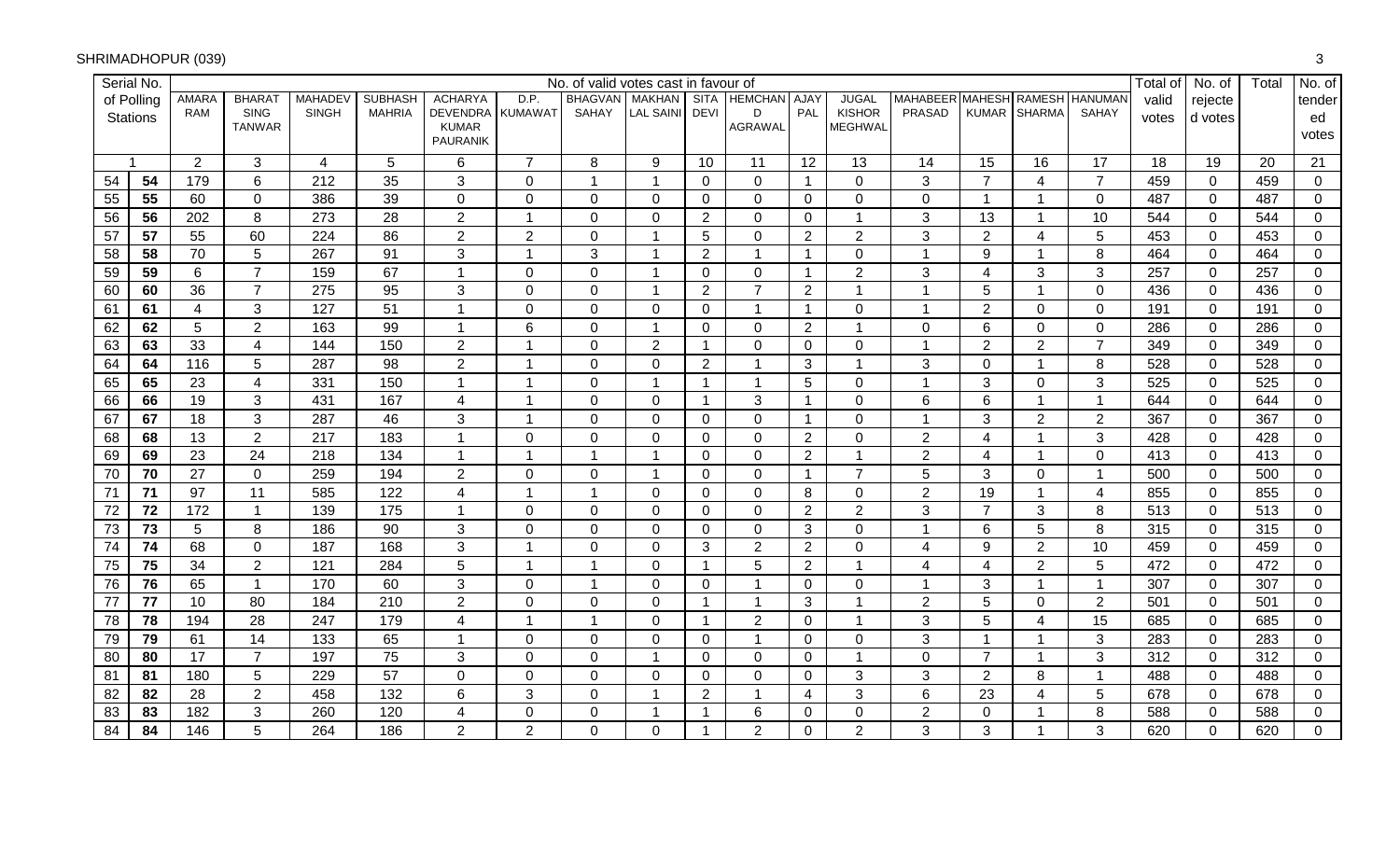|     | Serial No.      |                 |                              |                |                 |                                 |                | No. of valid votes cast in favour of |                         |                |                     |                |                                 |                                |                         |                         |                         | Total of | No. of         | Total | No. of         |
|-----|-----------------|-----------------|------------------------------|----------------|-----------------|---------------------------------|----------------|--------------------------------------|-------------------------|----------------|---------------------|----------------|---------------------------------|--------------------------------|-------------------------|-------------------------|-------------------------|----------|----------------|-------|----------------|
|     | of Polling      | <b>AMARA</b>    | <b>BHARA</b>                 | <b>MAHADE\</b> | <b>SUBHASH</b>  | <b>ACHARYA</b>                  | D.P.           | <b>BHAGVAN</b>                       | <b>MAKHAN</b>           |                | SITA HEMCHAN AJAY   |                | <b>JUGAL</b>                    | MAHABEER MAHESH RAMESH HANUMAN |                         |                         |                         | valid    | rejecte        |       | tender         |
|     | <b>Stations</b> | <b>RAM</b>      | <b>SING</b><br><b>TANWAR</b> | <b>SINGH</b>   | <b>MAHRIA</b>   | <b>DEVENDRA</b><br><b>KUMAR</b> | <b>KUMAWAT</b> | SAHAY                                | <b>LAL SAINI</b>        | <b>DEVI</b>    | D<br><b>AGRAWAL</b> | PAL            | <b>KISHOR</b><br><b>MEGHWAL</b> | <b>PRASAD</b>                  |                         | KUMAR SHARMA            | <b>SAHAY</b>            | votes    | d votes        |       | ed             |
|     |                 |                 |                              |                |                 | PAURANIK                        |                |                                      |                         |                |                     |                |                                 |                                |                         |                         |                         |          |                |       | votes          |
|     |                 | $\overline{2}$  | 3                            | 4              | 5               | 6                               | $\overline{7}$ | 8                                    | 9                       | 10             | 11                  | 12             | 13                              | 14                             | 15                      | 16                      | 17                      | 18       | 19             | 20    | 21             |
| 85  | 85              | $\overline{7}$  | 70                           | 193            | 92              | 1                               | $\pmb{0}$      | $\mathbf 0$                          | $\overline{2}$          | -1             | $\overline{1}$      | 3              | $\overline{0}$                  | $\mathbf 0$                    | $6\phantom{1}6$         | $\overline{2}$          | $\overline{4}$          | 382      | $\mathbf 0$    | 382   | $\mathbf 0$    |
| 86  | 86              | 9               | 38                           | 221            | 62              | $\sqrt{2}$                      | $\overline{1}$ | $\mathbf{1}$                         | 0                       | 0              | 0                   | $\overline{2}$ | $\mathbf 0$                     | $\overline{1}$                 | 2                       | 0                       | $\mathbf{1}$            | 340      | $\overline{0}$ | 340   | $\mathbf 0$    |
| 87  | 87              | 229             | $\overline{7}$               | 116            | 68              | $\mathbf 1$                     | $\sqrt{2}$     | $\mathbf 0$                          | $\Omega$                | -1             | 1                   | $\mathbf{1}$   | $\overline{0}$                  | -1                             | $\overline{2}$          | $\overline{2}$          | 15                      | 446      | $\overline{0}$ | 446   | 0              |
| 88  | 88              | 101             | 48                           | 213            | 79              | $\mathbf 0$                     | $\pmb{0}$      | $\mathbf 0$                          | $\mathbf 0$             | 3              | $\overline{2}$      | 4              | 3                               | $\mathbf 0$                    | 5                       | $\overline{2}$          | $\overline{7}$          | 467      | $\mathbf 0$    | 467   | $\mathbf 0$    |
| 89  | 89              | 82              | 22                           | 216            | 126             | 3                               | $\mathbf 0$    | $\mathbf{3}$                         | -1                      | $\mathbf 0$    |                     | $\mathbf{1}$   | $\mathbf 0$                     | $\mathbf 0$                    | $\overline{\mathbf{4}}$ | $\overline{\mathbf{1}}$ | 5                       | 465      | $\overline{0}$ | 465   | $\overline{0}$ |
| 90  | 90              | 21              | 37                           | 130            | 95              | $\overline{c}$                  | $\mathbf 0$    | $\mathbf 0$                          | $\mathbf 0$             | $\mathbf 0$    | $\mathbf 0$         | $\overline{0}$ | $\mathbf{0}$                    | $\mathbf 0$                    | 6                       | 0                       | $\overline{2}$          | 293      | $\overline{0}$ | 293   | $\mathbf 0$    |
| 91  | 91              | 49              | 6                            | 343            | 43              | 3                               | $\mathbf 0$    | $\overline{0}$                       | $\mathbf 0$             | $\overline{2}$ | $\mathbf 0$         | 3              | $\mathbf{0}$                    | 6                              | 11                      | $\overline{\mathbf{1}}$ | 8                       | 475      | $\overline{0}$ | 475   | $\mathbf 0$    |
| 92  | 92              | 16              | $\overline{1}$               | 281            | 54              | 3                               | $\mathbf 0$    | $\mathbf 0$                          | 0                       | -1             | 1                   | $\mathbf 0$    |                                 |                                | 10                      | $\overline{2}$          | $\mathbf{1}$            | 372      | $\Omega$       | 372   | $\mathbf 0$    |
| 93  | 93              | 150             | $\mathbf{3}$                 | 180            | 60              | 3                               | $\sqrt{3}$     | $\mathbf 0$                          | $\overline{\mathbf{1}}$ | $\mathbf 0$    | 1                   | $\overline{1}$ | 3                               | 4                              | 11                      | 5                       | $\overline{7}$          | 432      | $\mathbf 0$    | 432   | $\mathbf 0$    |
| 94  | 94              | 18              | 22                           | 174            | 247             | 3                               | $\mathbf 0$    | $\mathbf 0$                          | $\overline{\mathbf{1}}$ | $\mathbf{0}$   | $\Omega$            | 3              | $\mathbf 0$                     |                                | $\overline{2}$          | $\overline{\mathbf{1}}$ | 5                       | 477      | $\overline{0}$ | 477   | $\overline{0}$ |
| 95  | 95              | 169             | -1                           | 64             | 60              | $\overline{2}$                  | $\mathbf 0$    | $\mathbf{1}$                         | $\mathbf 0$             | 0              | -1                  | $\mathbf 1$    | $\overline{0}$                  |                                | $\overline{2}$          | -1                      | $\mathbf{3}$            | 306      | $\overline{0}$ | 306   | $\overline{0}$ |
| 96  | 96              | 68              |                              | 212            | 50              | $\overline{1}$                  | $\mathbf 0$    | $\overline{0}$                       | -1                      | 2              | $\overline{0}$      | $\mathbf 0$    | $\overline{0}$                  | $\mathbf 0$                    | $\overline{4}$          | 2                       | 3                       | 344      | $\overline{0}$ | 344   | $\overline{0}$ |
| 97  | 97              | 99              | $\overline{4}$               | 262            | 117             | $\mathbf 0$                     | $\mathbf 0$    | $\overline{2}$                       | $\mathbf 0$             | $\overline{2}$ | $\overline{ }$      | 5              | $\overline{2}$                  |                                | 6                       | 3                       | $\boldsymbol{9}$        | 513      | $\overline{0}$ | 513   | $\mathbf 0$    |
| 98  | 98              | $\overline{5}$  | $\mathbf{0}$                 | 334            | 20              | $\mathsf 0$                     | $\pmb{0}$      | $\mathbf{1}$                         | $\mathbf 0$             | $\overline{0}$ | $\overline{2}$      | 3              | $\overline{0}$                  | 3                              | 5                       | $\overline{1}$          | $\sqrt{2}$              | 376      | $\overline{0}$ | 376   | $\overline{0}$ |
| 99  | 99              | $\mathbf{1}$    | 60                           | 54             | 89              | 1                               | $\pmb{0}$      | $\mathbf{1}$                         | $\mathbf 0$             | 0              | $\mathbf 0$         | $\mathbf 0$    | $\blacktriangleleft$            | -1                             | $\mathbf 0$             | -1                      | $\mathbf 0$             | 209      | $\mathbf 0$    | 209   | $\overline{0}$ |
| 100 | 100             | $5\phantom{.0}$ | 38                           | 110            | 68              | $\mathbf{1}$                    | $\pmb{0}$      | $\mathbf{1}$                         | $\mathbf 0$             | $\overline{1}$ | 1                   | $\mathbf{1}$   | $\mathbf 0$                     | $\mathbf 0$                    | $\mathbf 0$             | $\mathbf 0$             | $\mathbf{1}$            | 227      | $\mathbf 0$    | 227   | $\overline{0}$ |
| 101 | 101             | 24              | 13                           | 215            | 97              | $\mathbf 0$                     | $\mathbf 0$    | $\mathbf 0$                          | $\Omega$                | -1             | $\overline{1}$      | $\Omega$       | $\mathbf 0$                     | $\overline{1}$                 | $\Omega$                | $\Omega$                | $\mathbf{1}$            | 353      | $\mathbf 0$    | 353   | 0              |
| 102 | 102             | $5\phantom{.}$  | $\overline{7}$               | 139            | 50              | 3                               | $\pmb{0}$      | $\mathbf{1}$                         | $\overline{\mathbf{1}}$ | 2              | $\mathbf 0$         | $\mathbf{1}$   | $\mathbf 0$                     | $\overline{ }$                 | $\overline{1}$          | $\mathbf 0$             | $\mathbf{1}$            | 212      | $\mathbf 0$    | 212   | $\overline{0}$ |
| 103 | 103             | 52              | 8                            | 177            | 115             | $\overline{\mathbf{4}}$         | $\overline{1}$ | $\overline{2}$                       | $\overline{2}$          | $\overline{1}$ | 5                   | $\overline{4}$ | $\mathbf{0}$                    | $\overline{1}$                 | $\overline{7}$          | 5                       | 6                       | 390      | $\overline{0}$ | 390   | $\overline{0}$ |
| 104 | 104             | 280             | 6                            | 175            | 38              | $\overline{2}$                  | $\mathbf 0$    | $\mathbf 0$                          | 4                       | 0              | -1                  | $\mathbf 1$    | $\mathbf{0}$                    |                                | 5                       | -1                      | 9                       | 523      | 0              | 523   | 0              |
| 105 | 105             | 11              | $\,6\,$                      | 208            | 71              | $\mathbf{1}$                    | $\mathbf 0$    | $\mathbf 0$                          | $\overline{2}$          | $\mathbf 0$    | $\mathbf 0$         | 3              | $\mathbf 0$                     |                                | 1                       | $\mathbf 0$             | $\overline{\mathbf{4}}$ | 308      | $\overline{0}$ | 308   | $\mathbf 0$    |
| 106 | 106             | 27              | $\overline{1}$               | 69             | $\overline{25}$ | $\mathbf 0$                     | $\mathbf 0$    | $\mathbf 0$                          | $\Omega$                | 0              | 1                   | $\mathbf 0$    |                                 | $\mathbf 0$                    | -1                      | -1                      | $\mathbf{3}$            | 129      | $\overline{0}$ | 129   | 0              |
| 107 | 107             | 29              | $\overline{2}$               | 160            | 92              | $\overline{\mathbf{4}}$         | $\pmb{0}$      | $\mathbf 0$                          | $\mathbf 0$             | -1             | $\overline{0}$      | $\overline{2}$ | $\mathbf 0$                     |                                | $\overline{2}$          | -1                      | $\overline{2}$          | 296      | $\overline{0}$ | 296   | $\mathbf 0$    |
| 108 | 108             | 17              | $\overline{2}$               | 137            | 204             | $\overline{c}$                  | $\mathbf 0$    | $\mathbf{1}$                         | $\mathbf{0}$            | $\Omega$       | -1                  | $\Omega$       | $\mathbf 0$                     |                                | $\overline{7}$          | $\Omega$                | $\boldsymbol{2}$        | 374      | $\mathbf{0}$   | 374   | 0              |
| 109 | 109             | 24              | $\mathbf{0}$                 | 171            | 120             | $\overline{1}$                  | $\sqrt{3}$     | 1                                    | $\mathbf 0$             | $\mathbf 0$    | $\overline{2}$      | 4              |                                 | $\mathbf 0$                    | -1                      | 0                       | $\overline{c}$          | 330      | $\overline{0}$ | 330   | $\mathbf 0$    |
| 110 | 110             | 32              | 3                            | 310            | 64              | $\pmb{0}$                       | $\pmb{0}$      | $\overline{0}$                       | $\mathbf{0}$            | $\mathbf{0}$   | $\mathbf 0$         | 3              | $\overline{0}$                  | $\overline{2}$                 | $\sqrt{5}$              | -1                      | $\overline{2}$          | 422      | $\overline{0}$ | 422   | $\mathbf 0$    |
| 111 | 111             | 39              | 5                            | 271            | 153             | 5                               | $\mathbf{1}$   | $\overline{0}$                       | $\Omega$                | $\mathbf 0$    | $\overline{1}$      | $\overline{4}$ | $\overline{2}$                  | -1                             | 3                       | 3                       | 5                       | 493      | $\overline{0}$ | 493   | $\mathbf 0$    |
| 112 | 112             | 23              | $\overline{1}$               | 179            | 165             | $\mathbf 1$                     | $\pmb{0}$      | $\mathbf{1}$                         | $\overline{2}$          | 0              | 2                   | $\overline{1}$ | $\mathbf 0$                     | $\mathbf 0$                    | $\mathbf 0$             | $\mathbf{3}$            | $\mathbf 0$             | 378      | $\overline{0}$ | 378   | $\mathbf 0$    |
| 113 | 113             | 13              | $\overline{2}$               | 236            | 200             | 3                               | $\pmb{0}$      | $\mathbf 0$                          | -1                      | $\mathbf{0}$   | $\Omega$            | $\overline{2}$ | $\mathbf 0$                     |                                | $\mathbf 0$             | $\overline{\mathbf{1}}$ | $\mathbf{3}$            | 462      | $\overline{0}$ | 462   | 0              |
| 114 | 114             | 24              | $\overline{2}$               | 286            | 166             | 6                               | $\mathbf{1}$   | 1                                    | -1                      | -1             |                     | $\overline{2}$ | 3                               | $\mathbf 0$                    | $\overline{2}$          | 3                       | $\overline{4}$          | 503      | $\mathbf 0$    | 503   | $\mathbf 0$    |
| 115 | 115             | 82              | $\overline{4}$               | 362            | 59              |                                 | $\mathbf 0$    | $\mathbf 0$                          | 1                       | $\mathbf 0$    | 3                   | $\mathbf 0$    | 0                               | $\Omega$                       | $\overline{2}$          | $\overline{ }$          | 3                       | 518      | $\overline{0}$ | 518   | $\mathbf 0$    |

## SHRIMADHOPUR (039)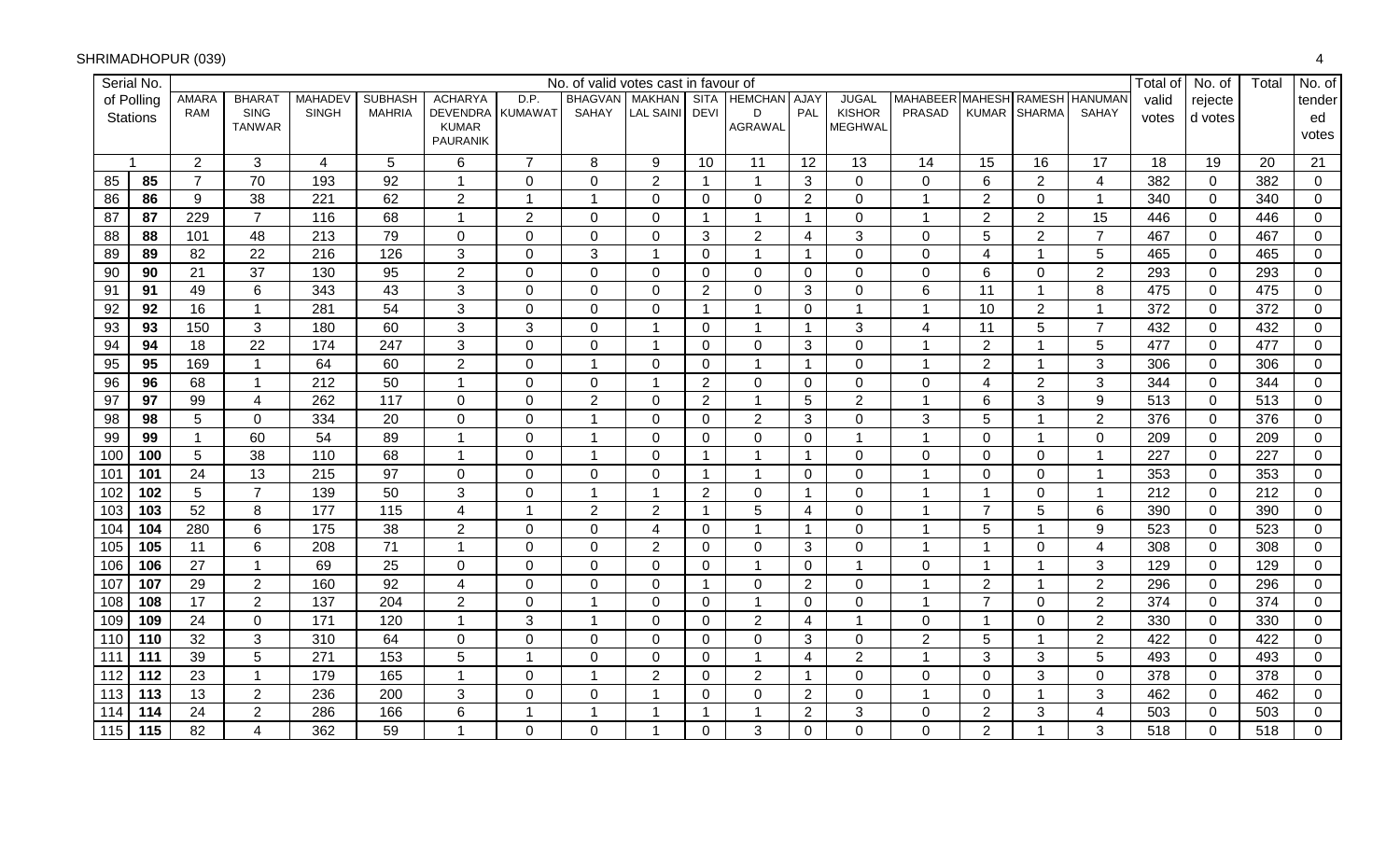| Serial No.              |                  |                              |                |                 |                                    |                | No. of valid votes cast in favour of |                  |                |                   |                |                                 |                |                 |                      |                         | Total of | No. of         | Total | No. of         |
|-------------------------|------------------|------------------------------|----------------|-----------------|------------------------------------|----------------|--------------------------------------|------------------|----------------|-------------------|----------------|---------------------------------|----------------|-----------------|----------------------|-------------------------|----------|----------------|-------|----------------|
| of Polling              | <b>AMARA</b>     | BHARA <sub>1</sub>           | <b>MAHADEV</b> | <b>SUBHASH</b>  | <b>ACHARYA</b>                     | D.P.           | <b>BHAGVAN</b>                       | <b>MAKHAN</b>    |                | SITA HEMCHAN AJAY |                | <b>JUGAL</b>                    | MAHABEER       | <b>MAHESH</b>   | <b>RAMESH</b>        | <b>HANUMAN</b>          | valid    | rejecte        |       | tender         |
| Stations                | <b>RAM</b>       | <b>SING</b><br><b>TANWAR</b> | <b>SINGH</b>   | <b>MAHRIA</b>   | DEVENDRA I KUMAWAT<br><b>KUMAR</b> |                | <b>SAHAY</b>                         | <b>LAL SAINI</b> | <b>DEVI</b>    | D<br>AGRAWAL      | PAL            | <b>KISHOR</b><br><b>MEGHWAL</b> | <b>PRASAD</b>  | <b>KUMAR</b>    | <b>SHARMA</b>        | SAHAY                   | votes    | d votes        |       | ed             |
|                         |                  |                              |                |                 | <b>PAURANIK</b>                    |                |                                      |                  |                |                   |                |                                 |                |                 |                      |                         |          |                |       | votes          |
| $\overline{\mathbf{1}}$ | 2                | 3                            | 4              | 5               | $\,6$                              | $\overline{7}$ | 8                                    | 9                | 10             | 11                | 12             | 13                              | 14             | 15              | 16                   | 17                      | 18       | 19             | 20    | 21             |
| 116<br>116              | 139              | 3                            | 126            | 8               | $\mathbf 0$                        | $\mathbf 0$    | $\mathbf 0$                          | $\mathbf 0$      | $\overline{0}$ | $\overline{0}$    | $\mathbf 0$    | 0                               | 1              | $\mathbf 0$     | $\overline{0}$       | $\overline{2}$          | 279      | $\mathbf 0$    | 279   | $\overline{0}$ |
| 117<br>117              | $\overline{2}$   | 11                           | 72             | 101             | $\mathbf{1}$                       | $\overline{1}$ | $\pmb{0}$                            | $\Omega$         | $\overline{2}$ | $\mathbf 0$       | $\overline{2}$ | 0                               | 1              | 5               | 0                    | $\mathbf 0$             | 198      | $\mathbf 0$    | 198   | $\mathbf 0$    |
| 118<br>118              | $\mathbf 0$      | 4                            | 82             | 64              | $\mathfrak{S}$                     | $\mathbf 0$    | $\mathbf{1}$                         | -1               | $\Omega$       | 0                 | $\mathbf 0$    | 1                               | 0              | 3               | $\overline{1}$       | 3                       | 163      | $\mathbf 0$    | 163   | $\mathbf 0$    |
| 119<br>119              | 10               | 4                            | 329            | 241             | 5                                  | $\overline{2}$ | $\pmb{0}$                            | $\Omega$         | $\mathbf 1$    | $\overline{2}$    | $\overline{2}$ | 1                               | 0              | 9               | $\overline{2}$       | $\overline{1}$          | 609      | $\mathbf 0$    | 609   | $\mathbf 0$    |
| 120<br>120              | 125              | 5                            | 146            | 193             | 5                                  | $\overline{2}$ | $\mathbf 0$                          | $\Omega$         | $\Omega$       | 2                 | $\mathbf{0}$   | 0                               | 1              | $\overline{7}$  | $\overline{2}$       | 5                       | 493      | $\mathbf 0$    | 493   | $\Omega$       |
| $121$<br>121            | 65               | 49                           | 252            | 205             | $\mathbf{1}$                       | $\overline{1}$ | $\overline{2}$                       | $\mathbf 0$      | 4              |                   | 3              | 1                               | 3              | 6               | -1                   | 5                       | 599      | $\mathbf{0}$   | 599   | $\mathbf 0$    |
| $\overline{122}$<br>122 | $\overline{7}$   | 9                            | 222            | 171             | $\overline{2}$                     | $\mathbf 0$    | $\mathbf 0$                          | $\overline{1}$   | $\overline{1}$ | 2                 | $\mathbf{1}$   | $\overline{2}$                  | 4              | 6               | $\overline{1}$       | $\overline{2}$          | 431      | $\mathbf 0$    | 431   | $\mathbf 0$    |
| 123<br>123              | $\overline{2}$   | 9                            | 192            | 81              | $\mathbf 0$                        | $\overline{4}$ | 3                                    | 0                | $\mathbf 1$    | 0                 | $\overline{1}$ | $\overline{2}$                  | 1              | $\overline{2}$  | -1                   | $\overline{\mathbf{4}}$ | 303      | 0              | 303   | $\mathbf 0$    |
| 124<br>124              | 16               | 8                            | 216            | 91              | $\mathbf 0$                        | $\overline{1}$ | $\pmb{0}$                            | $\mathbf 0$      | $\mathbf{0}$   |                   | $\mathbf{1}$   | 1                               | 1              | 14              | $\blacktriangleleft$ | $\overline{2}$          | 353      | $\mathbf 0$    | 353   | $\mathbf 0$    |
| 125<br>125              | 70               | $\mathbf 0$                  | 393            | $\overline{17}$ | $\mathbf 0$                        | $\mathbf 0$    | $\mathbf 0$                          | $\Omega$         | $\Omega$       | $\Omega$          | $\mathbf 0$    | 0                               | -1             | 3               | $\overline{0}$       | $\overline{1}$          | 485      | $\mathbf 0$    | 485   | 0              |
| 126<br>126              | 14               | 9                            | 124            | 141             | $\mathbf 0$                        | $\mathbf 0$    | $\mathbf 0$                          | $\Omega$         | $\Omega$       | $\Omega$          | 3              | $\overline{0}$                  | -1             | 4               | $\overline{0}$       | 3                       | 299      | $\mathbf 0$    | 299   | 0              |
| 127<br>127              | 27               | 13                           | 82             | 145             | $\overline{1}$                     | $\mathbf 0$    | $\mathbf 0$                          | -1               | $\Omega$       |                   | $\mathbf{0}$   | $\overline{2}$                  | $\overline{2}$ | $\overline{4}$  | $\Omega$             | 10                      | 288      | $\mathbf 0$    | 288   | $\mathbf 0$    |
| 128<br>128              | $\boldsymbol{9}$ | 23                           | 138            | 91              | $\overline{1}$                     | $\mathbf 0$    | 3                                    | 1                | $\overline{0}$ |                   | $\overline{1}$ | 0                               | 0              | 3               | 4                    | $\overline{2}$          | 277      | $\mathbf 0$    | 277   | $\mathbf 0$    |
| 129<br>129              | 17               | 33                           | 153            | 46              | $\mathbf 0$                        | $\overline{1}$ | $\overline{1}$                       | $\overline{1}$   | $\Omega$       | $\overline{1}$    | $\mathbf{1}$   | 0                               | $\overline{2}$ | $\,6$           | 3                    | $\overline{1}$          | 266      | $\mathbf 0$    | 266   | $\mathbf 0$    |
| 130<br>130              | 26               | 20                           | 88             | 94              | $\pmb{0}$                          | $\overline{1}$ | $\overline{1}$                       | $\overline{0}$   | 6              | $\mathbf 0$       | $\mathbf{1}$   | $\overline{2}$                  | 1              | $\mathbf 0$     | 2                    | 5                       | 247      | $\mathbf 0$    | 247   | 0              |
| 131<br>131              | 88               | 5                            | 129            | 56              | 3                                  | $\mathbf 0$    | $\pmb{0}$                            | $\mathbf 0$      | 0              | $\mathbf 0$       | $\mathbf{1}$   | $\overline{4}$                  | 0              | $6\phantom{1}6$ | 5                    | $\overline{4}$          | 301      | $\mathbf 0$    | 301   | $\mathbf 0$    |
| 132<br>132              | 31               | 10                           | 112            | 71              | 5                                  | $\mathbf 0$    | $\mathbf{1}$                         | $\Omega$         | $\mathbf 1$    | $\overline{0}$    | $\mathbf{1}$   | 0                               |                | $\overline{2}$  | $\mathbf{1}$         | $\overline{2}$          | 237      | 0              | 237   | $\mathbf{0}$   |
| 133<br>133              | 10               | 71                           | 81             | 61              | $\overline{2}$                     | $\overline{1}$ | $\mathbf 0$                          | $\overline{1}$   | $\mathbf{1}$   | $\mathbf 0$       | $\mathbf 0$    | $\overline{4}$                  | 0              | 3               | 2                    | $\overline{4}$          | 241      | $\mathbf 0$    | 241   | $\mathbf 0$    |
| 134<br>134              | 52               | 32                           | 382            | 56              | $\overline{2}$                     | $\mathbf 0$    | $\mathbf 0$                          | 1                | $\overline{7}$ | 3                 | 5              | $\overline{2}$                  | 3              | $\overline{7}$  | $\overline{2}$       | 6                       | 560      | $\mathbf 0$    | 560   | 0              |
| 135<br>135              | $\overline{4}$   | 28                           | 126            | 45              | $\mathbf 0$                        | $\pmb{0}$      | $\mathbf 0$                          | $\mathbf{0}$     | $\Omega$       | $\overline{1}$    | $\mathbf{1}$   | 0                               | 0              | $\overline{2}$  | $\overline{1}$       | 3                       | 211      | 0              | 211   | 0              |
| 136<br>136              | 11               | 8                            | 257            | 51              | $\sqrt{2}$                         | $\pmb{0}$      | $\pmb{0}$                            | 0                | $\overline{0}$ | $\overline{2}$    | 3              | $\overline{2}$                  | 0              | $\overline{1}$  | $\mathbf 0$          | 5                       | 342      | $\overline{0}$ | 342   | $\mathbf 0$    |
| 137<br>137              | 3                | 46                           | 141            | 69              | $\overline{2}$                     | $\mathbf 0$    | $\mathbf 0$                          | $\mathbf{0}$     | $\mathbf 1$    | $\mathbf 0$       | $\overline{2}$ | 0                               | 1              | $\Omega$        | 3                    | $\overline{2}$          | 270      | $\overline{0}$ | 270   | 0              |
| 138<br>138              | 38               | 10                           | 146            | 103             | $\sqrt{2}$                         | $\overline{1}$ | $\mathbf 0$                          | $\mathbf 0$      | 0              |                   | $\overline{2}$ | 0                               | 1              | -1              | $\overline{0}$       | 3                       | 308      | $\mathbf 0$    | 308   | $\mathbf 0$    |
| 139<br>139              | 53               | $\overline{1}$               | 136            | 35              | $\mathbf{1}$                       | $\mathbf 0$    | $\mathbf 0$                          | $\Omega$         | $\Omega$       |                   | $\mathbf 0$    | 0                               | 1              | 3               | $\Omega$             | $\overline{1}$          | 232      | 0              | 232   | $\mathbf 0$    |
| 140<br>140              | 8                | $\mathbf 0$                  | 242            | $\overline{26}$ | $\overline{1}$                     | $\pmb{0}$      | $\mathbf 0$                          | $\overline{0}$   | $\overline{0}$ |                   | $\overline{2}$ | 1                               | $\overline{2}$ | 8               | -1                   | $\overline{\mathbf{1}}$ | 293      | $\mathbf 0$    | 293   | $\mathbf 0$    |
| 141<br>141              | 36               | $\overline{2}$               | 120            | $\overline{28}$ | $\mathfrak{S}$                     | $\sqrt{2}$     | $\overline{2}$                       | $\Omega$         | $\mathbf 1$    | $\overline{0}$    | $\mathbf{1}$   | $\overline{1}$                  | 1              | $\mathbf 0$     | $\overline{2}$       | $\overline{1}$          | 200      | $\mathbf 0$    | 200   | $\mathbf 0$    |
| 142<br>142              | 92               | 3                            | 340            | 110             | 3                                  | $\overline{1}$ | $\mathbf 0$                          | -1               | $\mathbf{1}$   | 3                 | $\mathbf{1}$   | $\overline{1}$                  | 5              | 6               | 2                    | 8                       | 577      | 0              | 577   | $\mathbf 0$    |
| 143<br>143              | 35               | 10                           | 223            | 47              | $\mathbf{1}$                       | $\mathbf 0$    | $\pmb{0}$                            | -1               | 0              | $\overline{1}$    | $\mathbf 0$    | 0                               | 3              | 3               | $\overline{2}$       | 3                       | 329      | $\mathbf 0$    | 329   | $\mathbf 0$    |
| 144<br>144              | 22               | $\mathbf 0$                  | 332            | 63              | $\mathbf{1}$                       | $\mathbf 0$    | $\mathbf 0$                          | $\Omega$         | $\Omega$       | 0                 | $\mathbf{1}$   | 0                               | $\overline{2}$ | $\overline{2}$  | $\mathbf{1}$         | 3                       | 427      | 0              | 427   | $\mathbf 0$    |
| 145<br>145              | 82               | $\overline{2}$               | 285            | 207             | $\mathbf{3}$                       | $\overline{1}$ | $\overline{2}$                       | $\Omega$         | $\Omega$       | $\overline{2}$    | 2              | 0                               | 1              | $\overline{7}$  | $\overline{2}$       | 5                       | 601      | $\mathbf 0$    | 601   | 0              |
| 146<br>146              | 101              | 5                            | 609            | 44              | 3                                  | 1              | $\mathbf 0$                          |                  | $\overline{2}$ |                   | 3              | $\overline{2}$                  | 0              | $\overline{7}$  |                      | 3                       | 783      | $\mathbf 0$    | 783   | $\mathbf 0$    |

#### SHRIMADHOPUR (039)) and the contract of  $5$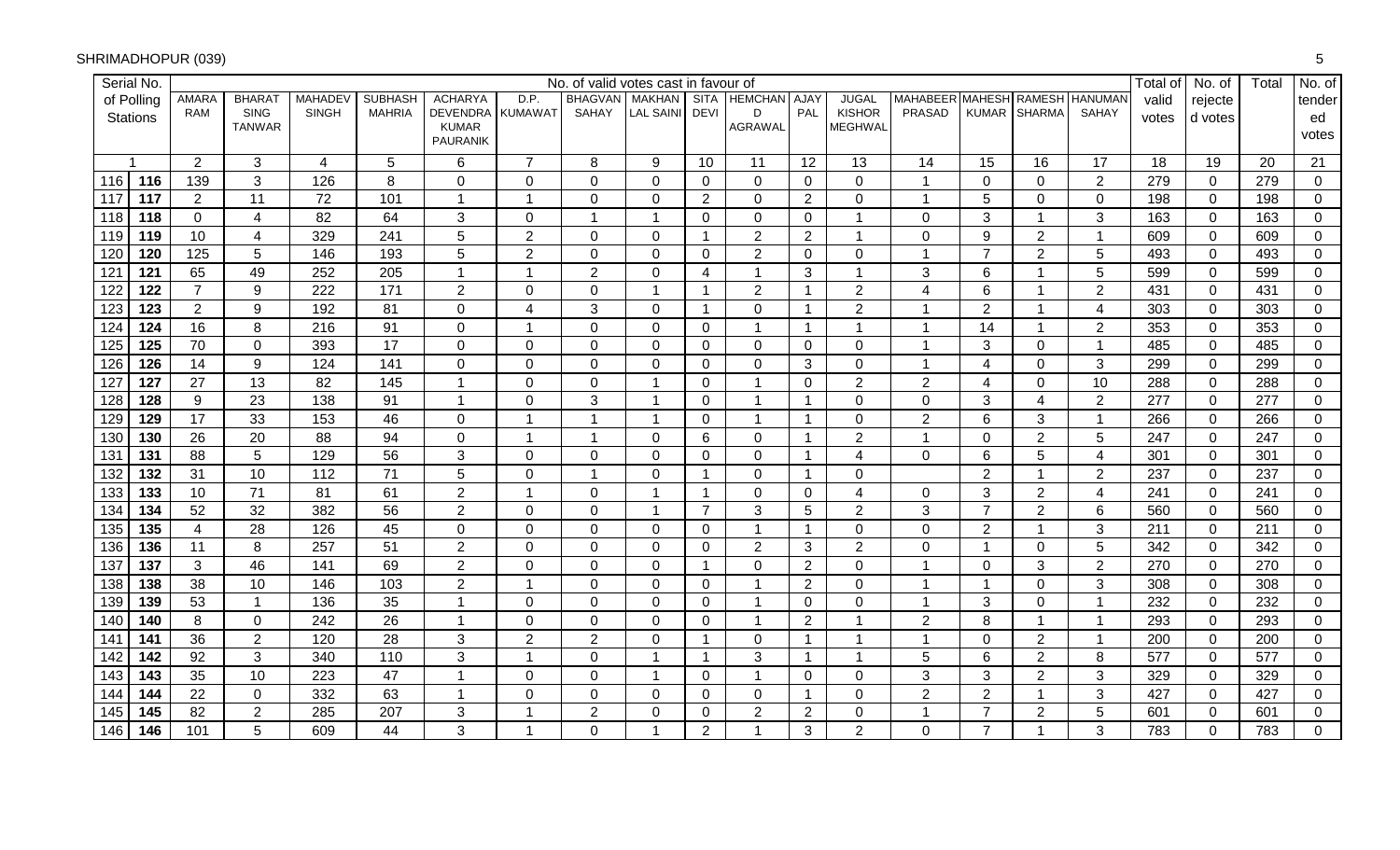| Serial No.              |                 |                              |                |                 |                          |                         | No. of valid votes cast in favour of |                  |                 |                   |                |                                 |                |                |                |                         | Total of | No. of         | Total | No. of         |
|-------------------------|-----------------|------------------------------|----------------|-----------------|--------------------------|-------------------------|--------------------------------------|------------------|-----------------|-------------------|----------------|---------------------------------|----------------|----------------|----------------|-------------------------|----------|----------------|-------|----------------|
| of Polling              | <b>AMARA</b>    | BHARA <sub>1</sub>           | <b>MAHADEV</b> | <b>SUBHASH</b>  | <b>ACHARYA</b>           | D.P.                    | <b>BHAGVAN</b>                       | <b>MAKHAN</b>    |                 | SITA HEMCHAN AJAY |                | <b>JUGAL</b>                    | MAHABEER       | <b>MAHESH</b>  | <b>RAMESH</b>  | <b>HANUMAN</b>          | valid    | rejecte        |       | tender         |
| <b>Stations</b>         | <b>RAM</b>      | <b>SING</b><br><b>TANWAR</b> | <b>SINGH</b>   | <b>MAHRIA</b>   | DEVENDRA<br><b>KUMAR</b> | <b>KUMAWAT</b>          | <b>SAHAY</b>                         | <b>LAL SAINI</b> | <b>DEVI</b>     | D<br>AGRAWAL      | PAL            | <b>KISHOR</b><br><b>MEGHWAL</b> | <b>PRASAD</b>  | <b>KUMAR</b>   | <b>SHARMA</b>  | SAHAY                   | votes    | d votes        |       | ed             |
|                         |                 |                              |                |                 | <b>PAURANIK</b>          |                         |                                      |                  |                 |                   |                |                                 |                |                |                |                         |          |                |       | votes          |
|                         | 2               | 3                            | 4              | 5               | 6                        | $\overline{7}$          | 8                                    | 9                | 10 <sup>°</sup> | 11                | 12             | 13                              | 14             | 15             | 16             | 17                      | 18       | 19             | 20    | 21             |
| 147<br>147              | 147             | $\overline{2}$               | 225            | 47              | 3                        | $\mathbf 0$             | $\mathbf 0$                          | $\mathbf 1$      | $\mathbf{1}$    | $\mathbf 0$       | $\overline{2}$ | 0                               | $\mathbf 1$    | 4              | $\overline{2}$ | $\overline{4}$          | 439      | $\mathbf 0$    | 439   | $\overline{0}$ |
| 148<br>148              | 19              | 9                            | 301            | 202             | $\mathbf 0$              | $\mathbf 0$             | $\pmb{0}$                            | $\overline{2}$   | $\mathbf 0$     | $\mathbf 0$       | $\mathbf 0$    | 0                               | $\overline{2}$ | 3              | $\Omega$       | $\overline{2}$          | 540      | $\mathbf 0$    | 540   | $\mathbf 0$    |
| 149<br>149              | 36              | 22                           | 211            | 37              | $\pmb{0}$                | $\mathbf 0$             | $\mathbf 0$                          | $\Omega$         | $\Omega$        | 0                 | $\mathbf 0$    | 0                               | 1              | $6\phantom{1}$ | $\mathbf{0}$   | 5                       | 318      | $\mathbf 0$    | 318   | 0              |
| 150<br>150              | 139             | $\overline{2}$               | 201            | 32              | $\mathbf 0$              | $\mathbf 0$             | $\mathbf 0$                          | $\Omega$         | $\mathbf 0$     | $\mathbf 0$       | $\mathbf 0$    | 0                               | $\mathbf 1$    | $\overline{1}$ | $\mathbf 0$    | $\overline{7}$          | 383      | $\mathbf 0$    | 383   | $\mathbf 0$    |
| $\overline{151}$<br>151 | 252             | 11                           | 418            | 42              | $\mathbf{1}$             | $\overline{2}$          | $\mathbf 0$                          |                  | $\Omega$        | $\Omega$          | $\overline{2}$ | 3                               | $\overline{2}$ | 9              | 2              | 8                       | 753      | $\mathbf 0$    | 753   | $\mathbf 0$    |
| 152<br>152              | 76              | 16                           | 133            | 36              | $\mathbf 0$              | $\pmb{0}$               | $\pmb{0}$                            | $\mathbf 0$      | $\overline{0}$  | $\mathbf 0$       | $\overline{2}$ | 0                               | 0              | $\overline{2}$ | -1             | $\overline{2}$          | 268      | $\mathbf 0$    | 268   | $\mathbf 0$    |
| 153<br>153              | 63              | 11                           | 79             | 59              | $\mathbf 0$              | $\mathbf 0$             | $\mathbf 0$                          | $\Omega$         | $\Omega$        |                   | $\overline{0}$ | 0                               | 0              | $\overline{2}$ | $\overline{1}$ | $\overline{\mathbf{4}}$ | 220      | $\mathbf 0$    | 220   | $\mathbf 0$    |
| 154<br>154              | 141             | $\overline{7}$               | 189            | 30              | 3                        | $\pmb{0}$               | $\pmb{0}$                            | $\Omega$         | $\mathbf{1}$    |                   | $\overline{4}$ | 0                               | 0              | 6              | 3              | $\overline{7}$          | 392      | 0              | 392   | $\mathbf 0$    |
| 155<br>155              | 108             | $\overline{2}$               | 273            | 20              | $\mathbf 0$              | $\pmb{0}$               | $\pmb{0}$                            | $\overline{1}$   | $\overline{0}$  | 0                 | $\overline{2}$ | 0                               | $\overline{2}$ | 5              | $\overline{1}$ | $\overline{1}$          | 415      | $\mathbf 0$    | 415   | $\mathbf 0$    |
| 156<br>156              | 6               | 16                           | 352            | 64              | $\overline{1}$           | $\mathbf 0$             | $\mathbf 0$                          | $\Omega$         | $\overline{2}$  |                   | $\overline{2}$ | 0                               | $\overline{2}$ | $\overline{7}$ | 3              | $\overline{1}$          | 457      | $\mathbf 0$    | 457   | $\mathbf 0$    |
| 157<br>157              | $\mathbf{1}$    | 4                            | 121            | 71              | $\overline{1}$           | $\mathbf 0$             | $\mathbf 0$                          | $\overline{0}$   | $\Omega$        |                   | $\mathbf 0$    | 1                               | 1              | $\overline{2}$ | $\overline{0}$ | $\overline{1}$          | 204      | $\mathbf 0$    | 204   | $\mathbf 0$    |
| 158<br>158              | 6               | 11                           | 143            | 53              | $\overline{1}$           | $\overline{1}$          | $\mathbf 0$                          | -1               | $\Omega$        |                   | $\overline{2}$ | 0                               | 1              | 8              | $\overline{0}$ | $\overline{1}$          | 229      | $\mathbf 0$    | 229   | $\mathbf 0$    |
| 159<br>159              | 40              | 10                           | 195            | 52              | 3                        | $\overline{1}$          | $\mathbf 0$                          | $\overline{1}$   | 3               | $\overline{2}$    | $\mathbf{1}$   | 0                               | 0              | -1             | $\mathbf{1}$   | 3                       | 313      | $\mathbf 0$    | 313   | $\mathbf 0$    |
| 160<br>160              | 21              | $\overline{7}$               | 91             | 64              | $\overline{2}$           | $\pmb{0}$               | $\pmb{0}$                            | $\Omega$         | $\Omega$        | $\mathbf 0$       | $\mathbf{1}$   | 0                               | 0              | $\overline{1}$ | $\overline{2}$ | $\mathbf{3}$            | 192      | $\mathbf{0}$   | 192   | $\mathbf 0$    |
| 161<br>161              | $\overline{2}$  | 46                           | 62             | 36              | $\pmb{0}$                | $\mathbf 0$             | $\overline{1}$                       | $\overline{0}$   | $\mathbf{1}$    | $\overline{0}$    | $\mathbf 0$    | 0                               | 0              | $\overline{2}$ | $\overline{1}$ | $\overline{4}$          | 155      | $\overline{0}$ | 155   | 0              |
| 162<br>162              | $\overline{2}$  | $\mathbf 1$                  | 373            | $6\phantom{a}$  | $\pmb{0}$                | $\pmb{0}$               | $\pmb{0}$                            | $\mathbf 0$      | $\overline{0}$  | $\mathbf 0$       | $\mathbf 0$    | 0                               | 0              | $\overline{1}$ | $\mathbf 0$    | $\mathbf 0$             | 383      | $\mathbf 0$    | 383   | $\mathbf 0$    |
| 163<br>163              | 15              | 9                            | 128            | 86              | $\mathbf{1}$             | $\overline{1}$          | $\mathbf 0$                          | $\Omega$         | $\overline{2}$  | 3                 | $\overline{2}$ | $\overline{2}$                  | $\overline{2}$ | 10             | $\mathbf 1$    | 4                       | 266      | $\mathbf 0$    | 266   | 0              |
| 164<br>164              | $6\phantom{1}$  | $\overline{1}$               | 49             | 66              | $\mathbf 0$              | $\mathbf 0$             | $\mathbf 0$                          | $\mathbf 0$      | $\overline{0}$  | $\mathbf 0$       | $\mathbf{1}$   | 0                               | $\overline{1}$ | 3              | $\overline{1}$ | $\mathbf 0$             | 128      | $\mathbf 0$    | 128   | $\mathbf 0$    |
| 165<br>165              | 11              | 19                           | 146            | 24              | $\mathbf 0$              | $\mathbf 0$             | $\mathbf{1}$                         | $\overline{2}$   | $\mathbf{1}$    | $\overline{0}$    | $\mathbf 0$    | $\overline{2}$                  | 0              | $\overline{7}$ | $\overline{1}$ | $\overline{4}$          | 218      | $\overline{0}$ | 218   | $\Omega$       |
| 166<br>166              | $\overline{4}$  | 9                            | 82             | 35              | $\overline{2}$           | $\pmb{0}$               | $\mathbf 0$                          | $\Omega$         | $\mathbf 1$     | -1                | $\overline{2}$ | 0                               | 0              | $\overline{1}$ | 3              | 4                       | 144      | $\mathbf 0$    | 144   | 0              |
| 167<br>167              | 25              | $\mathbf 0$                  | 92             | 10              | $\mathbf 0$              | $\pmb{0}$               | $\pmb{0}$                            | $\mathbf 0$      | $\overline{0}$  | $\mathbf 0$       | $\mathbf 0$    | 0                               | 1              | $\overline{1}$ | $\mathbf 0$    | $\overline{1}$          | 130      | $\mathbf 0$    | 130   | $\mathbf 0$    |
| 168<br>168              | $\overline{2}$  | 35                           | 78             | 29              | $\mathbf 0$              | $\mathbf 0$             | $\mathbf 0$                          | $\Omega$         | $\overline{2}$  | 0                 | $\mathbf 0$    | 0                               | 1              | $\overline{1}$ | $\overline{2}$ | $\overline{1}$          | 151      | $\mathbf 0$    | 151   | 0              |
| 169<br>169              | 26              | 14                           | 135            | 57              | $\pmb{0}$                | $\overline{1}$          | $\mathbf 0$                          | $\overline{0}$   | $\overline{0}$  | $\mathbf 0$       | $\mathbf 0$    | 0                               | 0              | 5              | $\mathbf 0$    | $\mathbf 0$             | 238      | $\mathbf 0$    | 238   | $\mathbf 0$    |
| 170<br>170              | $\mathbf{2}$    | $\mathbf 0$                  | 60             | 28              | $\mathbf{1}$             | $\overline{\mathbf{1}}$ | $\mathbf 0$                          | $\Omega$         | $\Omega$        | $\Omega$          | $\mathbf 0$    | 0                               | 0              | $\mathbf 0$    | $\Omega$       | $\overline{1}$          | 93       | $\overline{0}$ | 93    | $\mathbf 0$    |
| 171<br>171              | $\overline{26}$ | $\mathbf 0$                  | 89             | $\overline{28}$ | $\mathbf 0$              | $\overline{1}$          | $\mathbf 0$                          | $\Omega$         | $\overline{0}$  | $\mathbf{0}$      | $\mathbf 0$    | 0                               | 0              | $\overline{0}$ | -1             | $\overline{0}$          | 145      | $\mathbf 0$    | 145   | $\mathbf 0$    |
| 172<br>172              | 38              | $\overline{1}$               | 107            | 14              | $\overline{2}$           | $\mathbf 0$             | $\pmb{0}$                            | $\Omega$         | $\Omega$        | $\overline{0}$    | $\overline{0}$ | 1                               | 1              | $\mathbf 0$    | $\mathbf 0$    | $\mathbf 0$             | 164      | $\mathbf 0$    | 164   | $\mathbf 0$    |
| 173<br>173              | $6\phantom{1}$  | 68                           | 30             | 13              | $\mathbf 0$              | $\mathbf 0$             | $\mathbf 0$                          | $\Omega$         | $\Omega$        | $\Omega$          | $\mathbf 0$    | 0                               | 0              | $\overline{1}$ | $\Omega$       | $\overline{0}$          | 118      | $\mathbf 0$    | 118   | $\mathbf 0$    |
| 174<br>174              | 27              | $\overline{2}$               | 65             | 46              | $\mathbf{1}$             | $\mathbf 0$             | $\pmb{0}$                            | $\Omega$         | $\Omega$        | $\mathbf 0$       | $\mathbf 0$    | 0                               | 0              | $\mathbf 0$    | $\mathbf{0}$   | $\mathbf 0$             | 141      | $\mathbf 0$    | 141   | $\mathbf 0$    |
| 175<br>175              | 14              | 14                           | 151            | 62              | 3                        | 0                       | $\mathbf 0$                          | $\overline{2}$   | $\Omega$        | 0                 | $\mathbf{1}$   | 1                               | $\overline{2}$ | 3              | 3              | 4                       | 260      | 0              | 260   | $\mathbf 0$    |
| 176<br>176              | 21              | 29                           | 97             | 9               | $\mathbf 0$              | $\mathbf 0$             | $\pmb{0}$                            | 1                | $\Omega$        | $\mathbf 0$       | $\mathbf{1}$   | 0                               | 1              | $\overline{2}$ | -1             | 3                       | 165      | $\mathbf 0$    | 165   | $\mathbf 0$    |
| 177<br>177              | 15              | 37                           | 40             | 14              | $\mathbf 0$              | $\mathbf 0$             | $\mathbf 0$                          | $\Omega$         | $\Omega$        | 0                 | $\overline{0}$ | 0                               | 0              | $\Omega$       | $\overline{0}$ |                         | 107      | $\overline{0}$ | 107   | $\mathbf 0$    |

#### SHRIMADHOPUR (039))<br>6